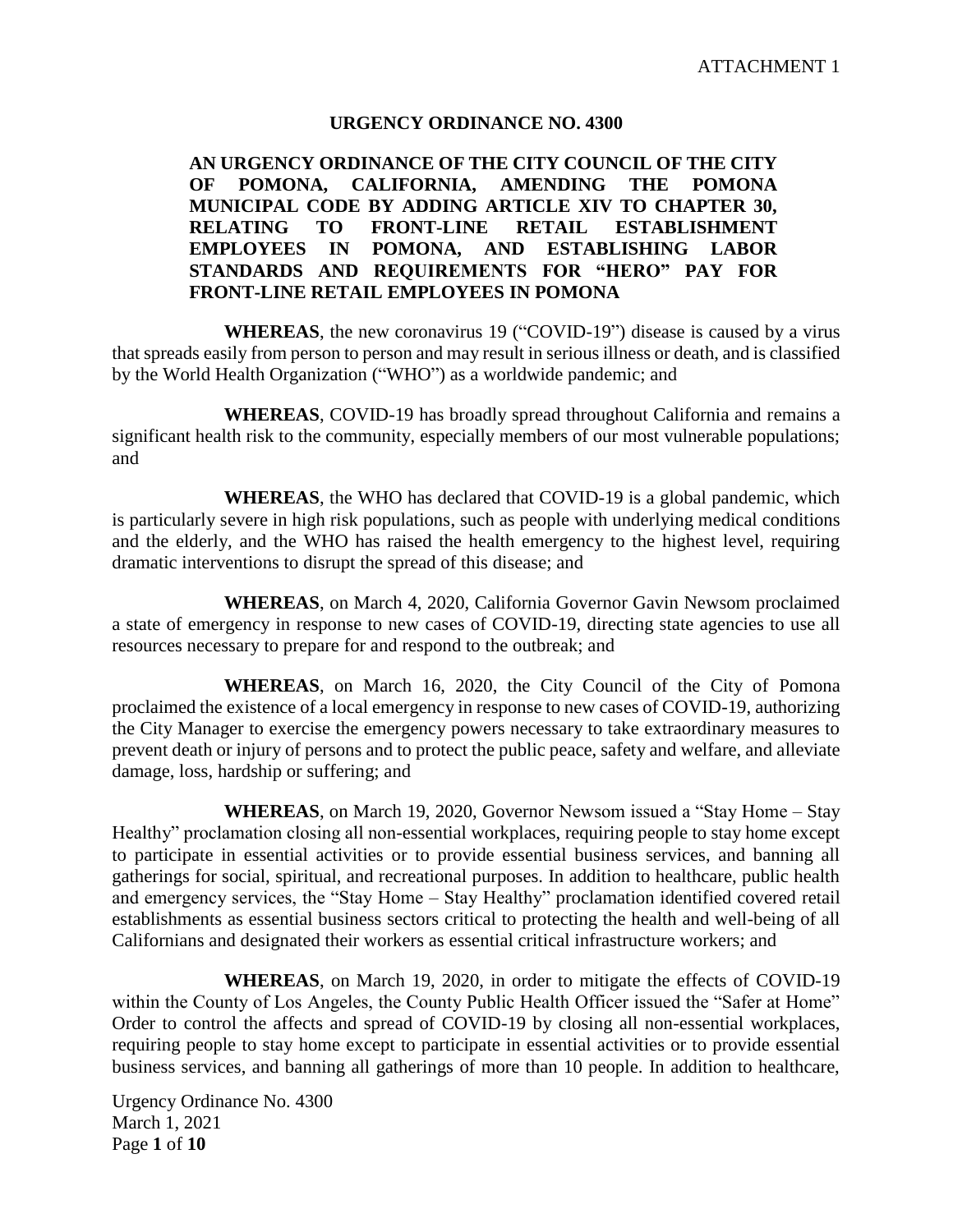public health and emergency services, the "Safer at Home" Order identified covered retail establishments as essential business sectors critical to protecting the health and well-being of all Californians and designated their workers as essential critical infrastructure workers; and

**WHEREAS**, on December 3, 2020, Governor Newsom extended the "Stay Home – Stay Healthy" proclamation; and

**WHEREAS**, on January 25, 2021 Governor Newsom lifted the statewide stay-athome order, returning counties back to a tiered system;

**WHEREAS**, the County Public Health Officer issued an order aligning Los Angeles County with the State Health Officer order reopening key sectors;

**WHEREAS**, Los Angeles County remains in the most restrictive purple tier where many non-essential business operations remain closed and the virus remains widespread;

**WHEREAS**, as of January 28, 2021, the WHO Situation Report reported a global total of 100,455,529 cases of COVID-19, including 2,166,440 deaths; California reported 3,200,000 cases of COVID-19, including 38,927 deaths; and Pomona has reported 22,383 cases of COVID-19, including 305 deaths; and

**WHEREAS**, covered retail establishments are essential businesses operating in Pomona during the COVID-19 emergency making retail establishment employees highly vulnerable to economic insecurity and health or safety risks; and

**WHEREAS**, retail establishment employees working for covered retail establishments are essential workers who perform services that are fundamental to the economy and health of the community during the COVID-19 crisis. They work in high risk conditions with inconsistent access to protective equipment and other safety measures; work in public situations with limited ability to engage in physical distancing; and continually expose themselves and the public to the spread of disease; and

**WHEREAS**, premium pay, paid in addition to regular wages, is an established type of compensation for employees performing hazardous duty or work involving physical hardship that can cause extreme physical discomfort and distress; and

**WHEREAS**, retail establishment employees working during the COVID-19 emergency merit additional compensation because they are performing hazardous duty due to the significant risk of exposure to the COVID-19 virus. Retail establishment employees have been working under these hazardous conditions for months. They are working in these hazardous conditions now and will continue to face safety risks as the virus presents an ongoing threat for an uncertain period, potentially resulting in subsequent waves of infection; and

**WHEREAS**, the availability of retail establishments is fundamental to the health of the community and is made possible during the COVID-19 emergency because retail

Urgency Ordinance No. 4300 March 1, 2021 Page **2** of **10**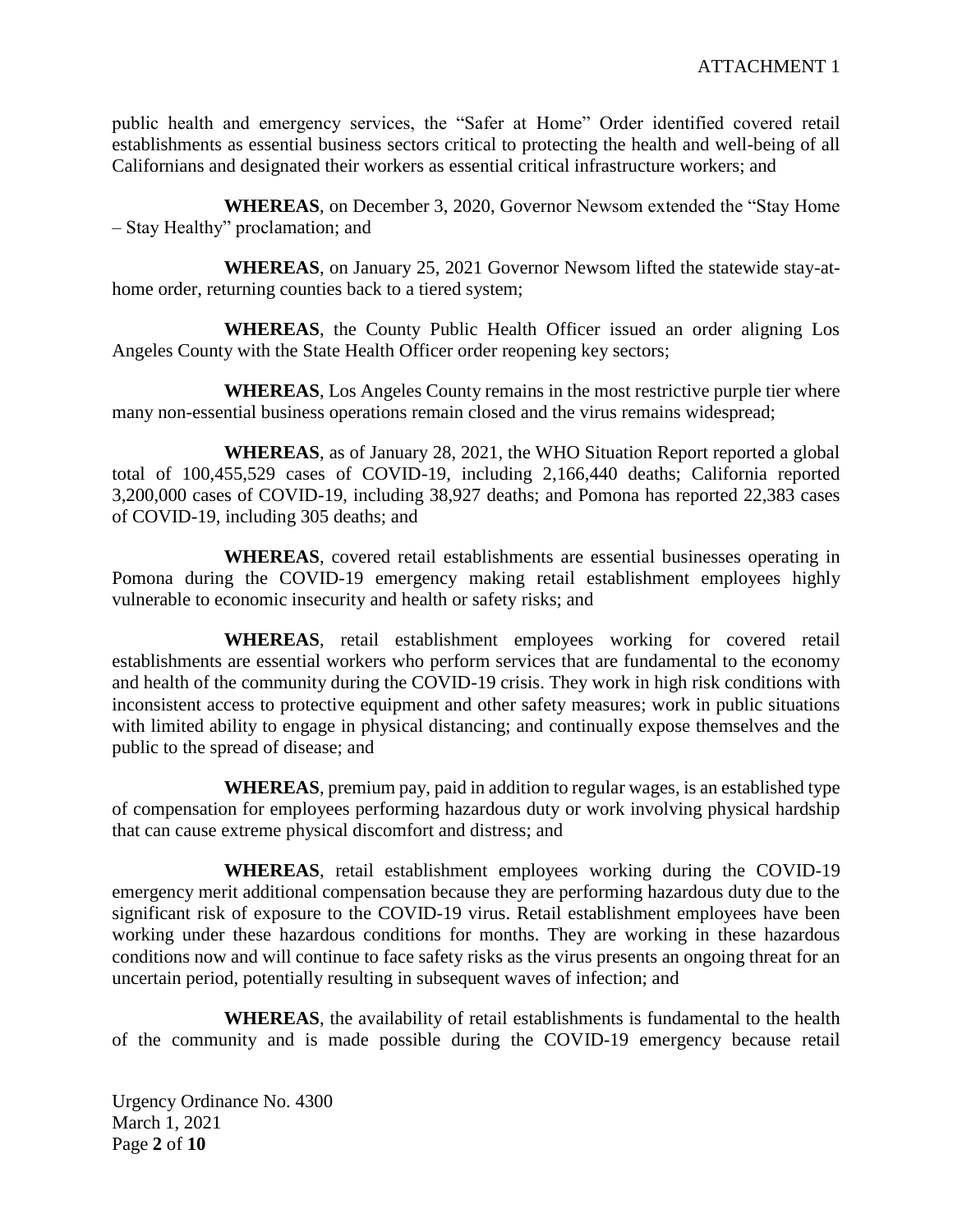establishment employees are on the frontlines of this devastating pandemic supporting public health, safety, and welfare by working in hazardous situations; and

**WHEREAS**, establishing an immediate requirement for retail establishments to provide premium pay to designated retail employees protects public health, supports stable incomes, and promotes job retention by ensuring that designated retail employees are compensated for the substantial risks, efforts, and expenses they are undertaking to provide essential services in a safe and reliable manner during the COVID-19 emergency.

**NOW, THEREFORE**, the City Council of the City of Pomona ordains as follows:

**SECTION 1. Incorporation of Recitals.** The findings and determinations reflected above are true and correct, and are incorporated by this reference herein as the cause and foundation for the action taken by and through this Urgency Ordinance.

**SECTION 2. Addition to the Pomona Municipal Code.** The Pomona Municipal Code is amended by adding Article XIV to read as follows:

## **ARTICLE XIV**

## **PREMIUM PAY FOR DESIGNATED RETAIL EMPLOYEES**

#### **Sec. 30-800. Purpose.**

As a result of the COVID-19 pandemic, this Ordinance aims to protect and promote the public health, safety, and welfare during the new coronavirus 19 (COVID-19) emergency by requiring retail establishments to provide premium pay for designated retail employees performing work in Pomona. Requiring retail establishments to provide premium pay to designated retail employees and compensates designated retail employees for the risks of working during a pandemic. Designated retail employees face magnified risks of catching or spreading the COVID-19 disease because the nature of their work involves close contact with the public, including members of the public who are not showing symptoms of COVID-19 but who can spread the disease. The provision of premium pay better ensures the retention of these essential workers who are on the frontlines of this pandemic providing essential services and who are needed throughout the duration of the COVID-19 emergency. As such, they are deserving of fair and equitable compensation for their work.

#### **Sec. 30-801. Short title.**

This Ordinance shall constitute the "Premium Pay for Designated Retail Employees Ordinance" and may be cited as such.

#### **Sec. 30-802. Definitions.**

For purposes of this Ordinance:

Urgency Ordinance No. 4300 March 1, 2021 Page **3** of **10**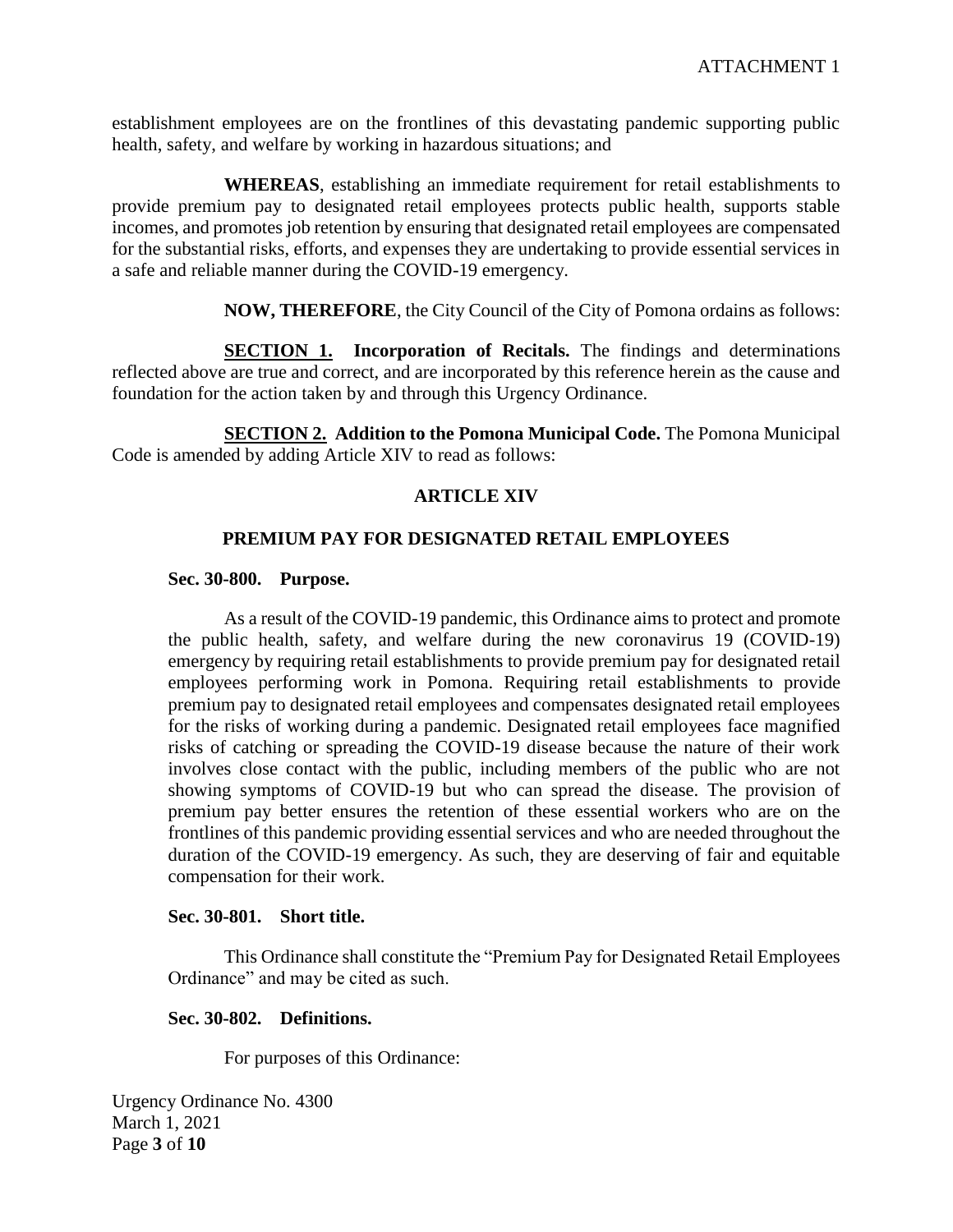"Adverse action" means reducing the compensation to a designated retail employee, garnishing gratuities, temporarily or permanently denying or limiting access to work, incentives, or bonuses, offering less desirable work, demoting, terminating, deactivating, putting a covered retail employees on hold status, failing to rehire after a seasonal interruption of work, threatening, penalizing, retaliating, or otherwise discriminating against a designated retail employee for any reason prohibited by Section 30-806 and 30-809. "Adverse action" also encompasses any action by the retail establishment or a person acting on the retail establishment's behalf that would dissuade a covered retail employee from exercising any right afforded by this ordinance.

"Aggrieved party" means a designated covered retail employee or other person who suffers tangible or intangible harm due to a retail establishment or other person's violation of this ordinance.

"City" means the City of Pomona.

"Covered retail employee" means a retail employee employed directly by a retail establishment who is entitled to premium pay pursuant to this Ordinance.

"Premium pay" means additional compensation owed to a designated retail employee that is separate from retail establishment payments for providing services, bonuses, and commissions, as well as tips earned from customers.

"Respondent" means a retail establishment, parent company or any person who is alleged or found to have committed a violation of this Ordinance.

"Retail establishment" means a retail establishment located in the City of Pomona that:

(A) are more than 15,000 square feet and (i) devotes seventy percent (70%) or more of its sales floor area to retailing a general range of food products, which may be fresh or packaged, or (ii) receives seventy percent (70%) or more revenue from retailing a general range of food products;

(B) greater than 50,000 square feet of gross buildable area that will generate sales or use tax pursuant to the Bradley-Burns Uniform Local Sales and Use Tax Law (Part 1.5 (commencing with Section 7200 ) of Division 2 of the Revenue and Taxation Code);

(C) is more than 50,000 square feet and devotes 10% or more of its sales floor area to the sale of merchandise that is non-taxable pursuant to Section 6359 of the Revenue and Taxation Code, including retail establishments with multiple tenants, so long as consumer goods and nontaxable items are sold under the same roof with shared checkout stands, entrances, and exits; or

(D) is retail pharmacy that sells a variety of prescription and nonprescription medicines, as well as any combination of miscellaneous items, including, but not limited

Urgency Ordinance No. 4300 March 1, 2021 Page **4** of **10**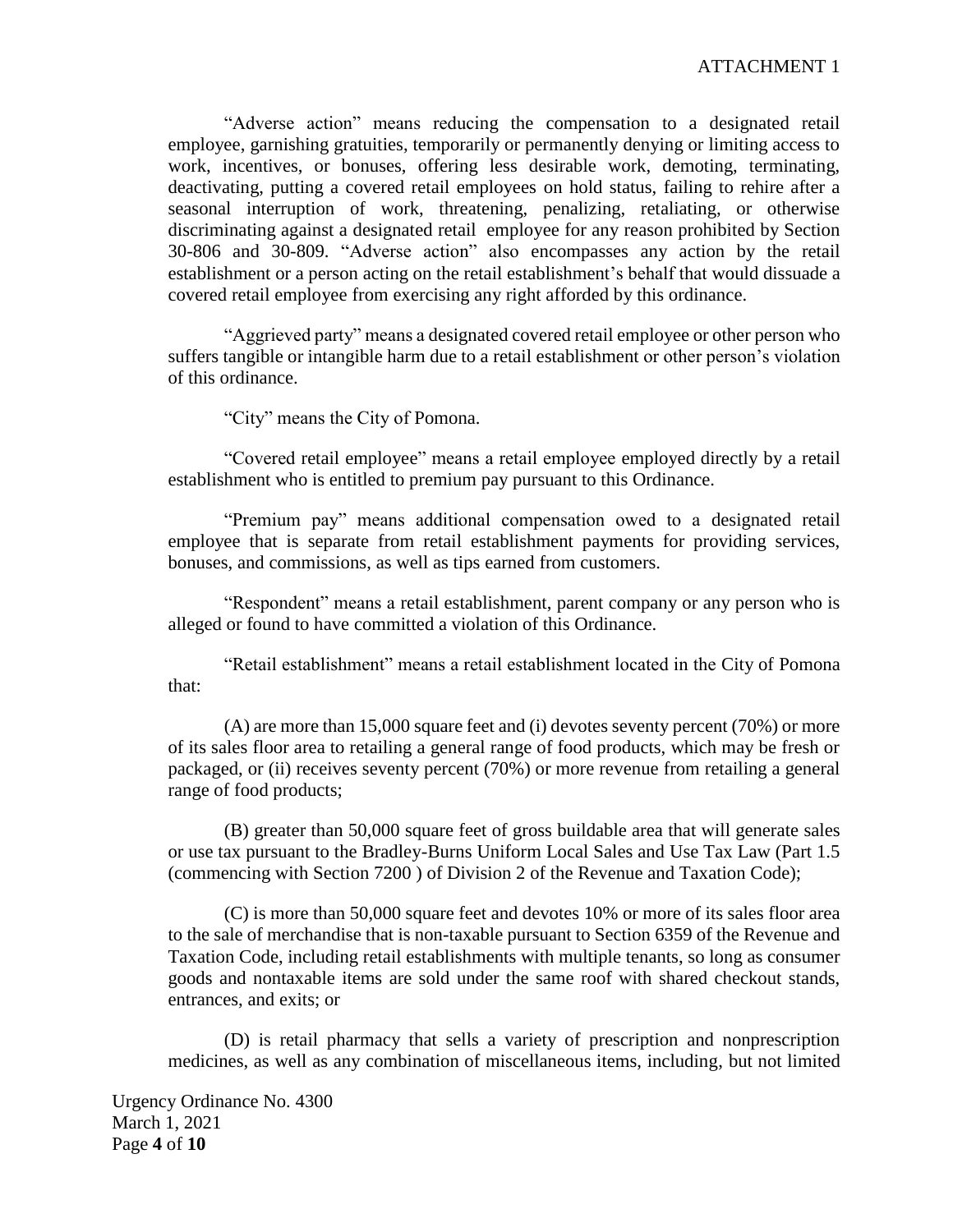to, sundries, dry foods, packaged foods, beverages, fresh produce, meats, deli products, dairy products, canned foods, or prepared foods.

#### **Sec. 30-803. Designated retail employee coverage.**

For the purposes of this Ordinance, Designated retail employee are limited to those who perform work for a retail establishment where the work is performed in the City of Pomona.

#### **Sec. 30-804. Retail establishment coverage.**

A. For purposes of this Ordinance, retail establishments are limited to those who employ three hundred (300) or more designated retail employees nationally and employ more than fifteen (15) employees per retail establishment in the City of Pomona.

B. To determine the number of designated retail employee employed for the current calendar year:

1. The calculation is based upon the average number per calendar week of designated retail employee who worked for compensation during the preceding calendar year for any and all weeks during which at least one (1) designated retail employee worked for compensation. For hiring entities that did not have any designated retail employees during the preceding calendar year, the number of designated retail employees employed for the current calendar year is calculated based upon the average number per calendar week of designated retail employees who worked for compensation during the first ninety (90) calendar days of the current year in which the retail establishment engaged in business.

2. All designated retail employees who worked for compensation shall be counted, including, but not limited to:

(a) Designated retail employees who are not covered by this Ordinance; and

(b) Designated retail employees who worked in Pomona.

## **Sec. 30-805. Premium pay requirement.**

A. Hiring entities shall provide each covered retail employee with premium pay consisting of an additional Four Dollars (\$4.00) per hour for each hour worked.

Hiring entities shall provide the pay required by Section 30-805 (A) for a minimum of one hundred twenty (120) days from the effective date of this Ordinance.

C. Unless extended by City Council, this ordinance shall expire in one hundred twenty (120) days.

Urgency Ordinance No. 4300 March 1, 2021 Page **5** of **10**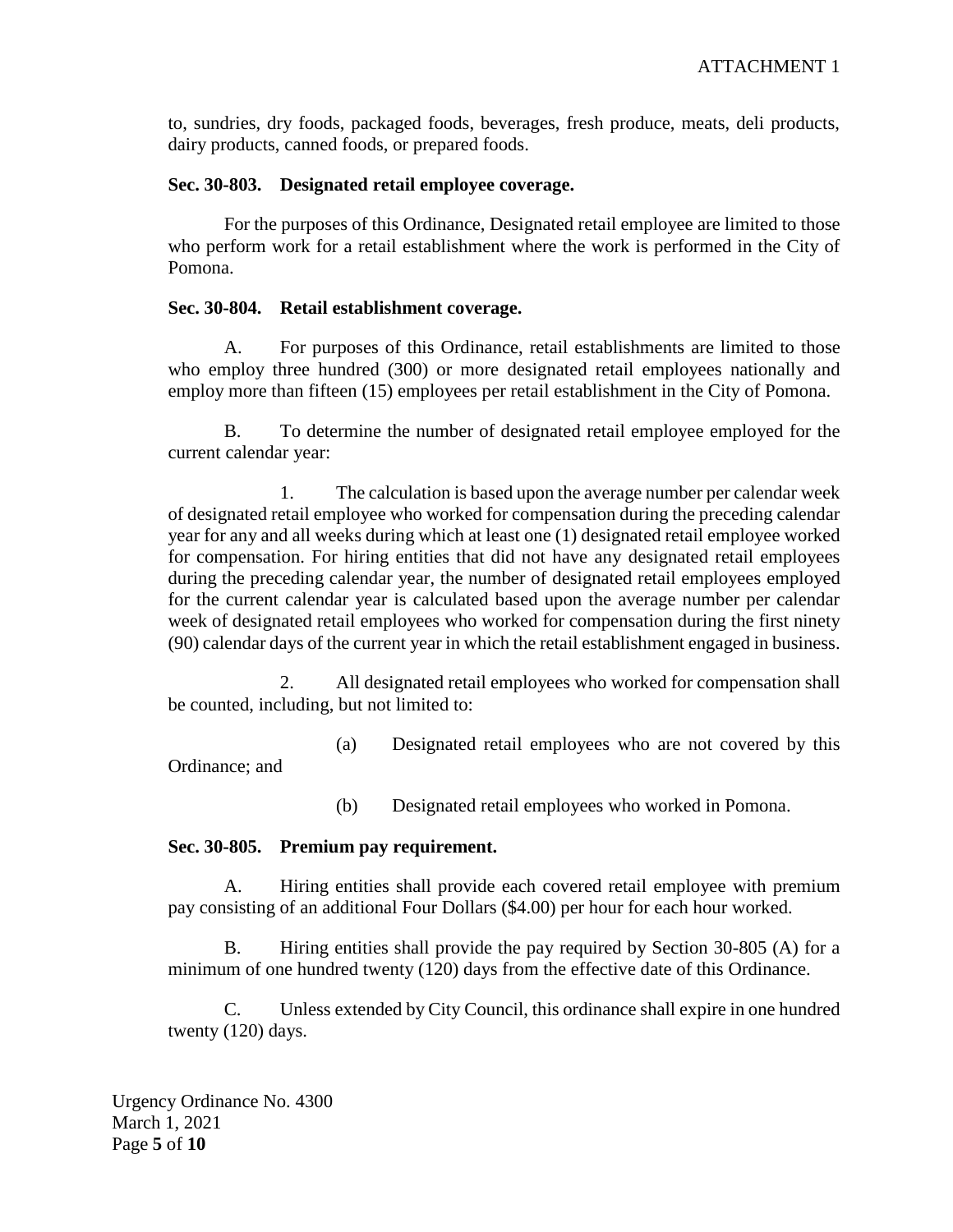# **Sec. 30-806. Covered Retail Employees and consumer protections.**

A. No retail establishment shall, as a result of this Ordinance going into effect, take any of the following actions:

- 1. Reduce a covered retail employee's compensation;
- 2. Limit a covered retail employee's earning capacity.

B. It shall be a violation if this Ordinance is a motivating factor in a retail establishment's decision to take any of the actions in Section 30-806 (A) unless the retail establishment can prove that its decision to take the action(s) would have happened in the absence of this Ordinance going into effect.

## **Sec. 30-807. Notice of rights.**

A. Hiring entities shall provide covered designated retail employees with a written notice of rights established by this Ordinance. The notice of rights shall be in a form and manner sufficient to inform designated retail employees of their rights under this Ordinance. The notice of rights shall provide information on:

1. The right to premium pay guaranteed by this Ordinance;

2. The right to be protected from retaliation for exercising in good faith the rights protected by this Ordinance; and

3. The right to bring a civil action for a violation of the requirements of this Ordinance, including a retail establishment's denial of premium pay as required by this Ordinance and a retail establishment or other person's retaliation against a covered retail employees or other person for asserting the right to premium pay or otherwise engaging in an activity protected by this Ordinance.

B. Hiring entities shall provide the notice of rights required by posting a written notice of rights in a location of the retail establishment utilized by employees for breaks, and in an electronic format that is readily accessible to the designated retail employees. The notice of rights shall be made available to the designated retail employees via smartphone application or an online web portal, in English and any language that the retail establishment knows or has reason to know is the primary language of the covered retail employee(s).

# **Sec. 30-808. Retail establishment records.**

A. Hiring entities shall retain records that document compliance with this Ordinance for covered designated retail employees.

B. Hiring entities shall retain the records required by Section 30-808 (A) for a period of two (2) years.

Urgency Ordinance No. 4300 March 1, 2021 Page **6** of **10**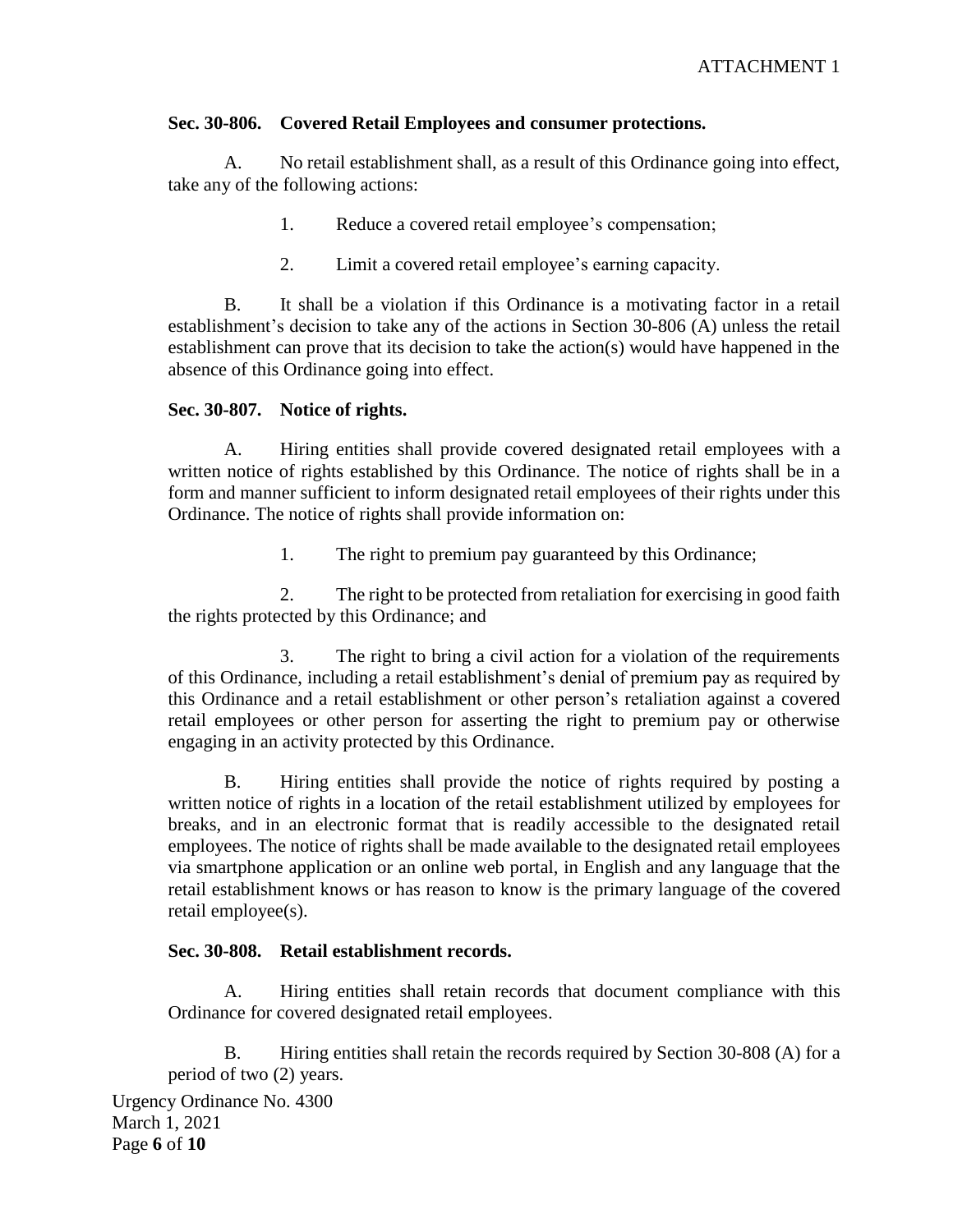C. If a retail establishment fails to retain adequate records required under Section 30-808 (A), there shall be a presumption, rebuttable by clear and convincing evidence, that the retail establishment violated this Ordinance for each covered retail employee for whom records were not retained.

#### **Sec. 30-809. Retaliation prohibited.**

No retail establishment employing a covered retail employees shall discharge, reduce in compensation, or otherwise discriminate against any covered retail employee for opposing any practice proscribed by this Ordinance, for participating in proceedings related to this Ordinance, for seeking to exercise their rights under this Ordinance by any lawful means, or for otherwise asserting rights under this Ordinance.

#### **Sec. 30-810. Violation.**

The failure of any respondent to comply with any requirement imposed on the respondent under this Ordinance is a violation.

## **Sec. 30-811. Remedies.**

A. The payment of unpaid compensation, liquidated damages, civil penalties, penalties payable to aggrieved parties, fines, and interest provided under this Ordinance is cumulative and is not intended to be exclusive of any other available remedies, penalties, fines, and procedures.

B. A respondent found to be in violation of this Ordinance for retaliation under Section 30-806 and 30-809 shall be subject to any appropriate relief at law or equity including, but, not limited to, reinstatement of the aggrieved party, front pay in lieu of reinstatement with full payment of unpaid compensation plus interest in favor of the aggrieved party under the terms of this Ordinance, and liquidated damages in an additional amount of up to twice the unpaid compensation.

## **Sec. 30-812. Private right of action.**

A. Any covered retail employee that suffers financial injury as a result of a violation of this Ordinance, or is the subject of prohibited retaliation under Section 30-809, may bring a civil action in a court of competent jurisdiction against the retail establishment or other person violating this Ordinance and, upon prevailing, may be awarded reasonable attorney fees and costs and such legal or equitable relief as may be appropriate to remedy the violation including, without limitation: the payment of any unpaid compensation plus interest due to the person and liquidated damages in an additional amount of up to twice the unpaid compensation; and a reasonable penalty payable to any aggrieved party if the aggrieved party was subject to prohibited retaliation.

Urgency Ordinance No. 4300 March 1, 2021 Page **7** of **10**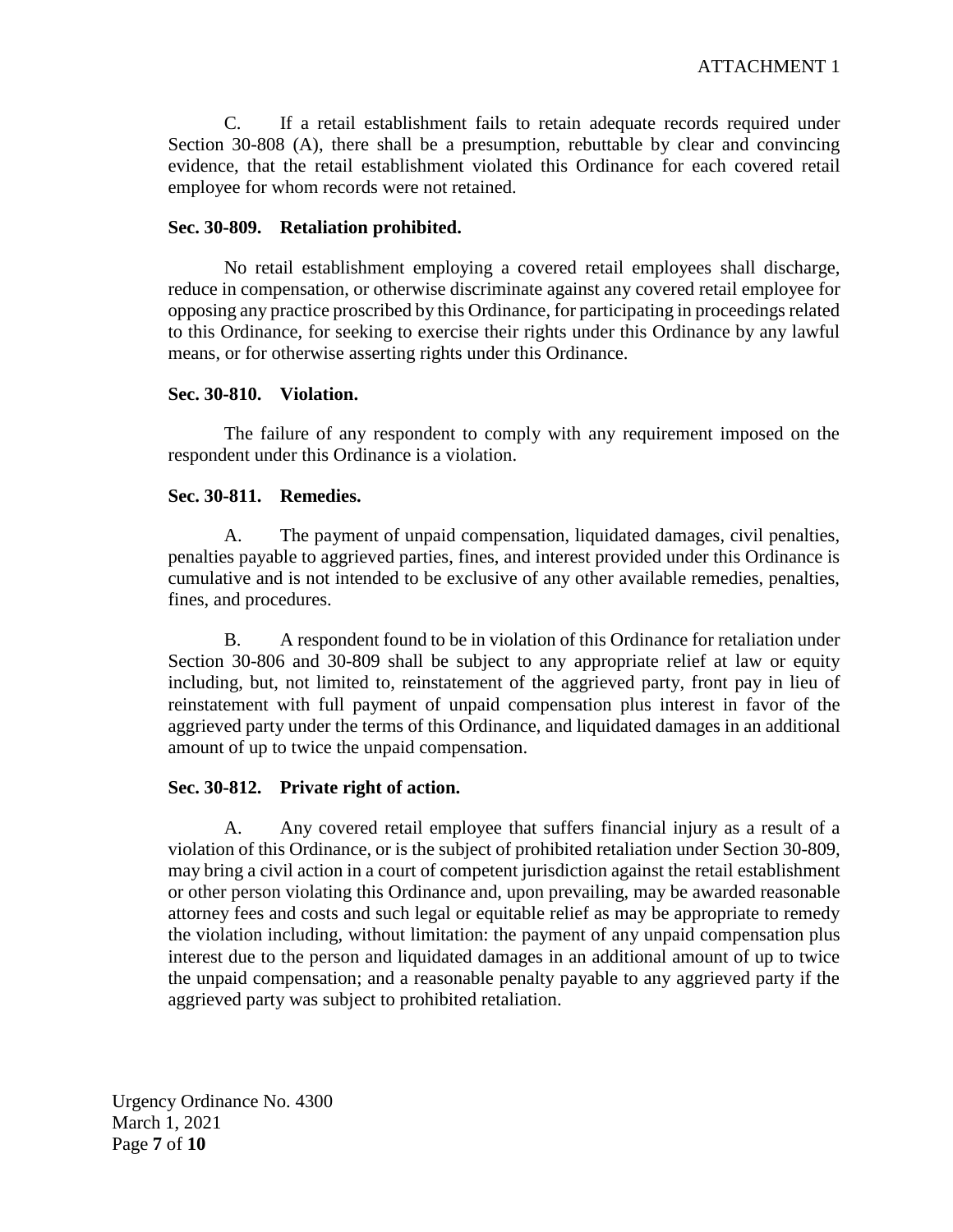#### **Sec. 30-813. Encouragement of more generous policies.**

A. Nothing in this Ordinance shall be construed to discourage or prohibit a retail establishment from the adoption or retention of premium pay policies more generous than the one required herein.

B. Nothing in this Ordinance shall be construed as diminishing the obligation of a retail establishment to comply with any contract or other agreement providing more generous protections to a covered retail employee than required by this Ordinance.

#### **Sec. 30-814. Other legal requirements.**

This Ordinance provides minimum requirements for premium pay while working for a retail establishment during the COVID-19 emergency and shall not be construed to preempt, limit, or otherwise affect the applicability of any other law, regulation, requirement, policy, or standard that provides for higher premium pay, or that extends other protections to designated retail employees; and nothing in this Ordinance shall be interpreted or applied so as to create any power or duty in conflict with federal or state law. Nothing in this Section shall be construed as restricting a covered retail employee's right to pursue any other remedies at law or equity for violation of their rights.

#### **Sec. 30-815. Severability.**

The provisions of this Ordinance are declared to be separate and severable. If any clause, sentence, paragraph, subdivision, section, subsection, or portion of this ordinance, or the application thereof to any retail establishment, covered retail employee, person, or circumstance, is held to be invalid, it shall not affect the validity of the remainder of this Ordinance, or the validity of its application to other persons or circumstances.

#### **Sec. 30-816. Exemption for collective bargaining agreement.**

All of the provisions of this Ordinance, or any part thereof, may be expressly waived in a collective bargaining agreement, but only if the waiver is explicitly set forth in the agreement in clear and unambiguous terms. Unilateral implementation of terms and conditions of employment by either party to a collective bargaining relationship shall not constitute a waiver of all or any of the provisions of this Ordinance.

#### **Sec. 30-817. No waiver of rights.**

Except for a collective bargaining agreement provision made pursuant to Section 30-816, any waiver by a covered retail employee of any or all provisions of this Ordinance shall be deemed contrary to public policy and shall be void and unenforceable. Other than in connection with the bona fide negotiation of a collective bargaining agreement, any request by a retail establishment to a covered retail employee to waive rights given by this Ordinance shall be a violation of this Ordinance.

Urgency Ordinance No. 4300 March 1, 2021 Page **8** of **10**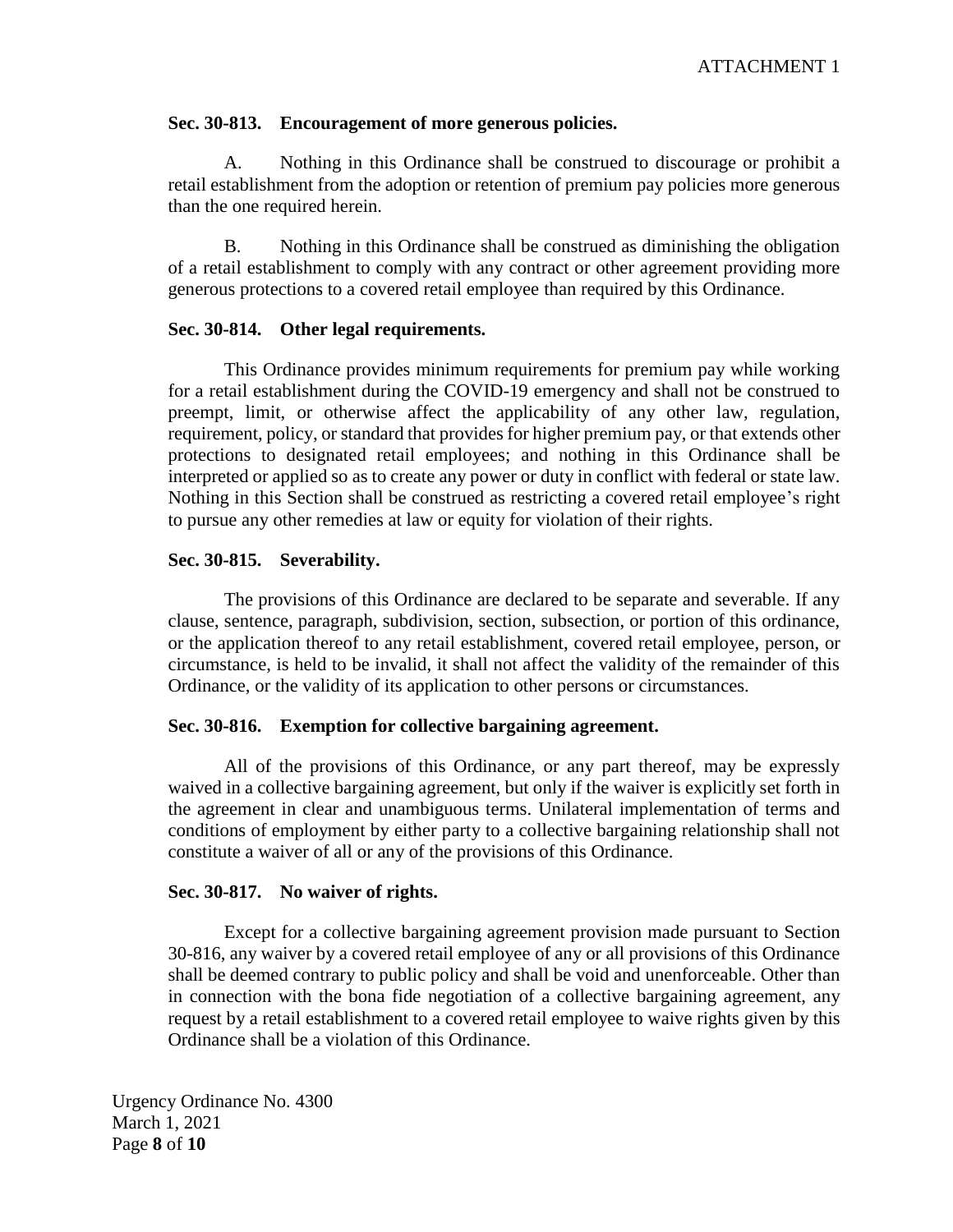**SECTION 3. Urgency Findings.** Pursuant to the Pomona City Charter, this Ordinance is designed to protect the health, safety and welfare of the citizens of the City of Pomona and becomes effective immediately up adoption by a five-sevenths (5/7) vote of the City Council. The City Council hereby finds that there is an urgent need to adopt these regulations in order to address the current and immediate threats set forth above.

**SECTION 4. CEQA.** The City Council determines that the adoption of this Urgency Ordinance is exempt from environmental review under the California Environmental Quality Act ("CEQA") pursuant to the following provisions of the CEQA Guidelines, 14 California Code of Regulations, Chapter 3: this Urgency Ordinance is exempt under CEQA Guidelines Section 15378(b)(5) in that it is not a "project" under CEQA, and will not result in direct or indirect physical changes in the environment.

**SECTION 5. Severability.** If any section or provision of this Urgency Ordinance is for any reason held to be invalid or unconstitutional by any court of competent jurisdiction, or contravened by reason of any preemptive legislation, the remaining sections and/or provisions of this Urgency Ordinance shall remain valid. The City Council hereby declares that it would have adopted this Urgency Ordinance, and each section or provision thereof, regardless of the fact that any one or more section(s) or provision(s) may be declared invalid or unconstitutional or contravened via legislation.

**SECTION 6. Adoption, Certification, and Publication.** The Mayor shall sign and the City Clerk shall certify to the passage and adoption of this Urgency Ordinance and shall cause the same, or the summary thereof, to be published and posted pursuant to the provisions of law.

\_\_\_\_\_\_\_\_\_\_\_\_\_\_\_\_\_\_\_\_\_\_\_\_\_\_\_\_\_\_ \_\_\_\_\_\_\_\_\_\_\_\_\_\_\_\_\_\_\_\_\_\_\_\_\_\_\_\_\_

PASSED, APPROVED AND ADOPTED this 1<sup>st</sup> day of March, 2021.

# **CITY OF POMONA:**

\_\_\_\_\_\_\_\_\_\_\_\_\_\_\_\_\_\_\_\_\_\_\_\_\_\_\_\_\_

Tim Sandoval Mayor

# **APPROVED AS TO FORM: ATTEST:**

City Attorney City Clerk

Urgency Ordinance No. 4300 March 1, 2021 Page **9** of **10**

Sonia Carvalho Rosalia A. Butler, MMC